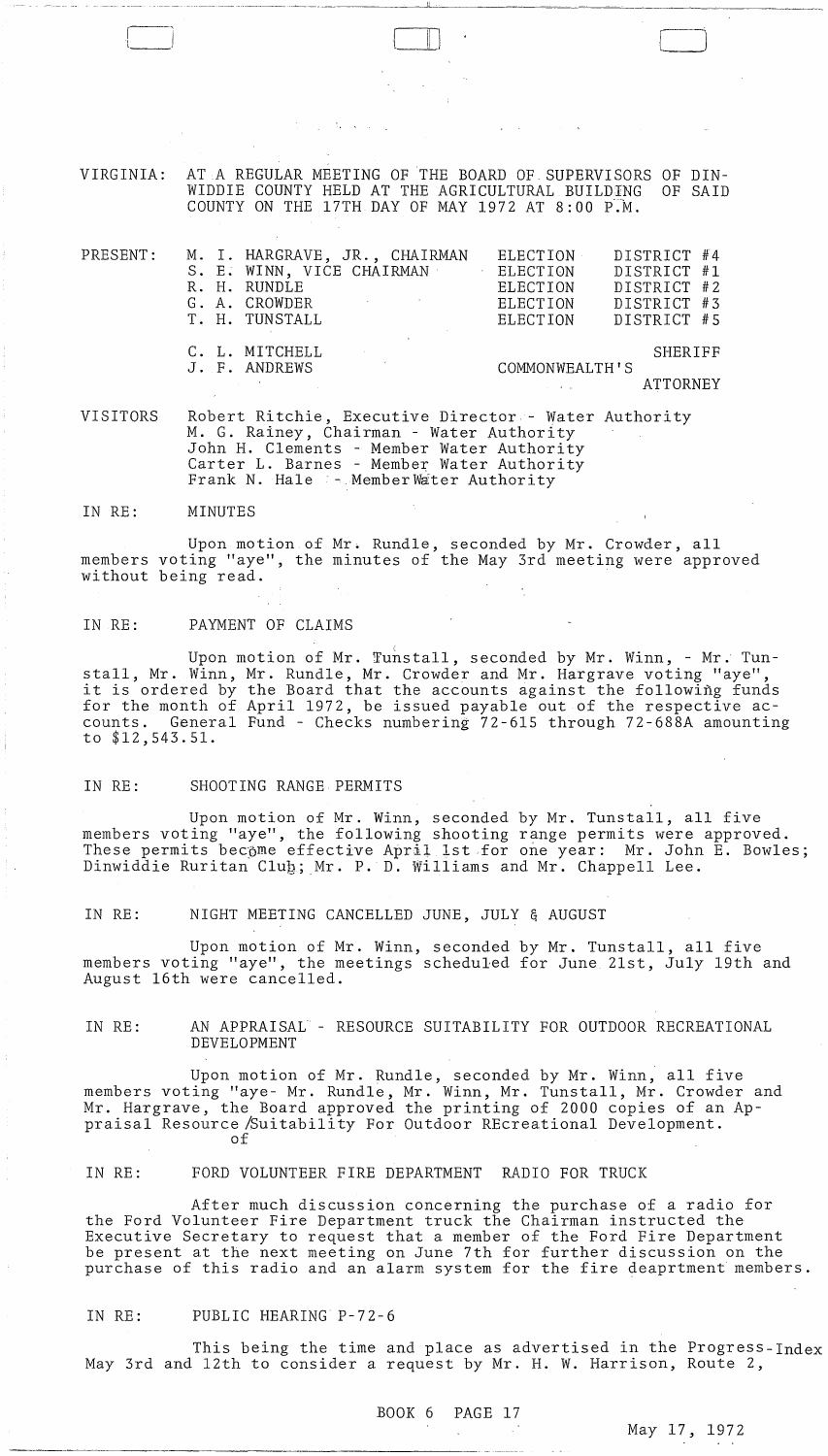Box 307B, Petersburg, Virginia to have land parcel 2l-76A, containing 8.9 acres, located across from the entrance to Petersburg Airport on U.S. Highway No 1, rezoned for a depth of 200 feet across the front, from Agricultural A-2 to Business B-2.

Mr. Harrison appeared in his behalf. No one appeared in opposition. Mr. Harrison stated that he wished to expand his store and this could not be done under the Agricultural classification, and this was the reason for his request.

The Planning Commission recommended approval of this request at their April 17th meeting.

Upon motion of Mr. Crowder, seconded by Mr. Winn, all five members voting "aye", this rezoning request was granted.

## IN RE: PUBLIC HEARING P-72-7

This being the time and place as advertised in the Progress Index May 3rd and 12th to consider a request by Mr. R. L. Heller, Sr. Route 1, Box l78A, Sutherland, Virginia to have land parcel 19-2-D on the zoning maps, containing 2.17 acres, located next to Sutherland Manor Subdivision on U. S. Highway 460, rezoned from Agricultural A-2 to Business B-1.

Mr. Heller presented drawings of what he planned to build in this area if his rezoning request was granted. The buildings consist of a super market; drug store and doctors office. Mr. Henry Riggs stated a super market, drug store and doctors office. Mr. Henry kiggs stated<br>that he belived all of the people in the area were still against this rezoning being granted, but since Agricultural A-2 granted as much, if not more uses than Business B-1, he would not fight the request.

At their April 17th meeting, the Planning Commission recommended denial. But, unofficially, through Mr. Rundle, The Board's representative on the Planning Commission,they conveyed their feelings to the Board that they had erred in this recommendation and they now believed this rezoning request should be granted.

Upon motion of Mr. Winn, seconded by Mr. Rundle, all five members voting "aye", this rezoning request was granted.

## IN RE: PUBLIC HEARING P-72-8

This being the time and place as advertised in the Progress-Index May 3rd and 12th to consider a request by Mr. Clifton D. Comer, Route 4, Box 514, Petersburg, Virginia, to have the following land parcels located across U. S. Highway #1, from Eastside Elementary School, rezoned from Residential R-l to Agricultural A-2: Land parcel 20-72, owned by Mr. Charles H. Jones, DeWitt, Virginia; Land parcel 20A(1)50, owned by Mr. William N. Womack, Route 4, Box 514, Petersburg ; Land parcels 20A(1)35 through 39, owned by Mr. L. R. Wray, Route 4, Box 535, Petersburg: Land parcel 20-93, owned by Mrs. Corinne H. Mitchell, 500 Missouri Avenue N.W. Washington D. C.; Land parcels 20(1)43 through 49, owned by Mr. Clifton D. Comer, Route 4, Box 514, Petersburg, Virginia.

Mr. C. D. Comer, nor anyone else appeared in behalf of this<br>rezoning request. Mrs. Corinne Mitchell's husband appeared in opposit Mrs. Corinne Mitchell's husband appeared in opposition.

The Board felt as they had on the previous rezoning request of Mr. Comer that this was spot zoning.

Upon motion of Mr. Winn, seconded by Mr. Crowder, all five members voting "aye", this rezoning request was denied.

IN RE: C. W. MOORE - CONDITIONAL USE PERMIT - MINI-BIKE TRAIL

Mr. C. W. Moore, president, Municipal Airport, Petersburg requested he be granted permission to operate as follows:

I am planning to offer sales and service of lawn and garden supplies, mini-bike motorcycles sales and service, and the operation of suppries, mini-bike motorcycles sales and service, and the operation of<br>a track and a trail for mini-bike use. The land used for the track and a track and a trail for mini-bike use. The fand used for the track and trail is owned by the City of Petersburg and has been approved for this purpose by them. We feel that the availability of such recreational area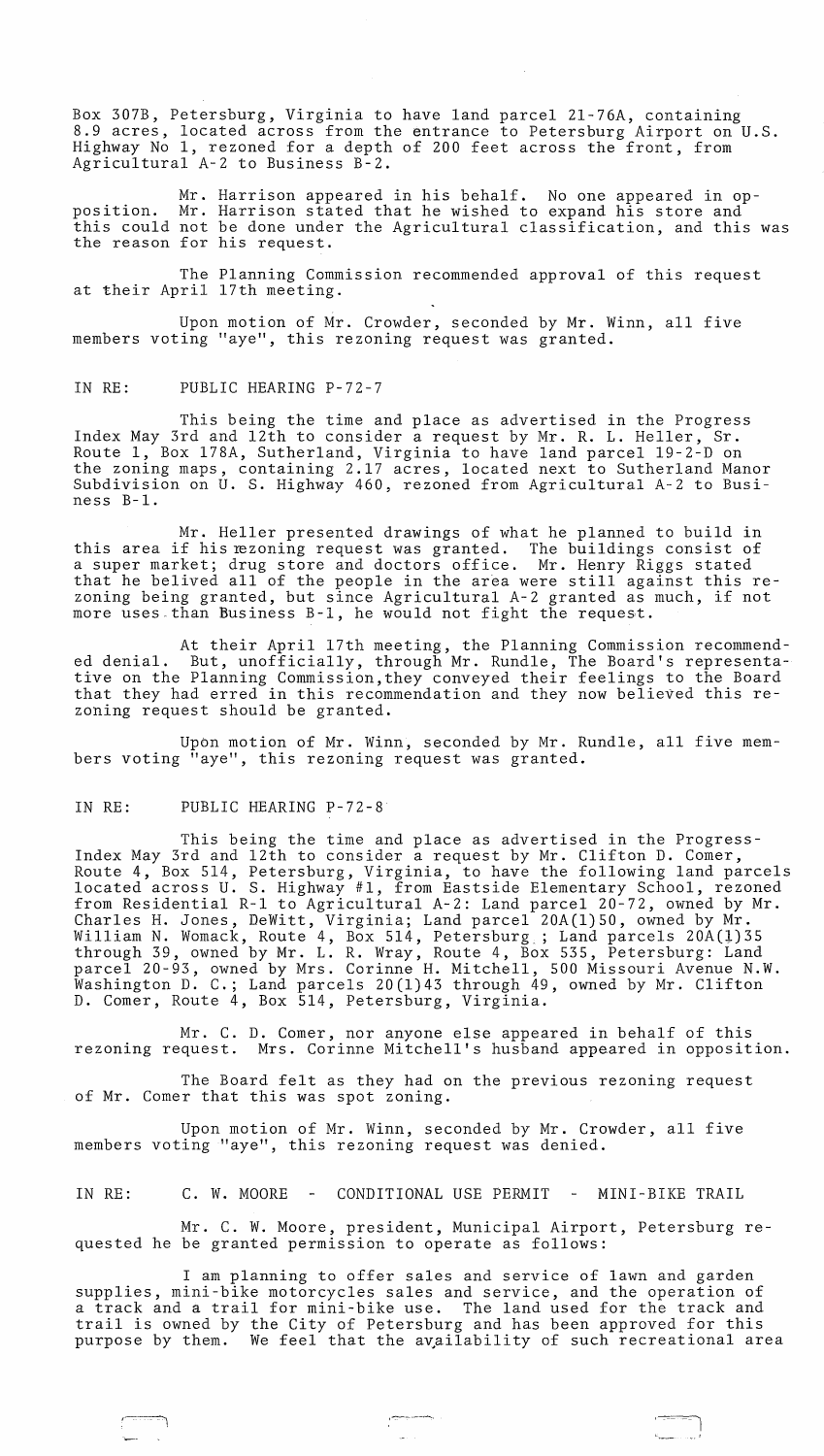under strict and proper supervision has much to offer the youth of both communities. I am proposing to offer safer riding clinics including ru I am proposing to offer safer riding clinics including rules and regulations with police participation and instruction, and competition based on best track time in separate age groups. In addition to the minibike activities I would like to establish a small public park area for picnics and outings.

---~----~---~~~--"----~~~--~~~~~~~~~~~~-

The City Manager of Petersburg, Mr. L. Z. Johnson, sent a letter approving Mr. Moore's request.

Upon motion of Mr. Winn, seconded by Mr. Rundle, all five members voting "aye", Mr. Moore was granted permission to operate the minibike trail and other activities as requested by him provided that Mr. Moore's taxes due the County for the years 1969,1970 and 1971 be paid in full and further this permit be issued for 1 year expiring June 1, 1973, at which time Mr. Moore may request a renewal.

## IN RE: DOG CLAIMS

Upon motion of Mr. Tunstall, seconded by Mr. Winn, Mr. Tunstall Mr. Winn, Mr. Crowder, Mr. Rundle and Mr. Hargrave, voting "aye", the Board approved the claim of Mr. Anderson Harrison, Route 4, Box 421, for 20 hens at \$20.00.

Upon motion of Mr. Winn, seconded by Mr. Crowder, Mr. Winn-Mr. Crowder, Mr. Tunstall, Mr. Rundle "and Mr. Hargrave voting "aye", the Board approved the claim of Mr.  $W_+$  L. Gooch for 10 hens - \$10.00.

## IN RE: WATER AUTHORITY

The Chairman thanked the Water Authority for coming to the Board meeting on such short notice. Mr. Hargrave stated that the Board wanted to compliment in person, the members of the Water Authority and the Executive Director, for the excellent job done on the McKenney In- .dustrial Park project. In addition, the Board extended its appreciation for the time and work spent on the project in Northern Dinwiddie and hoped results would be forth coming very shortly.

Mr. Rundle stated that at a meeting on Tuesday, May 15, 1972 at the Crater Planning District Commission office attended by Mr. Rundle, Mr. Ritchie, the Executive Secretary and two officials from HUD, it was<br>brought out that funds were available for water and sewer projects. One brought out that funds were available for water and sewer projects. of the HUD officials, Mr. Dearing, called his office in Richmond and verified that funds were available and that an application should be in by June 5, 1972, for inclusion in this fiscal year.

Mr. Hargrave assured the Water Authority of the Board's support and their willingness to render any assistance necessary.

There being no further business, the meeting adjourned at 9:20 P.M.

 $\overrightarrow{y}$ frave,  $\overrightarrow{y}$ ., Chairman

**ATTEST** 

BOOK 6 PAGE 18